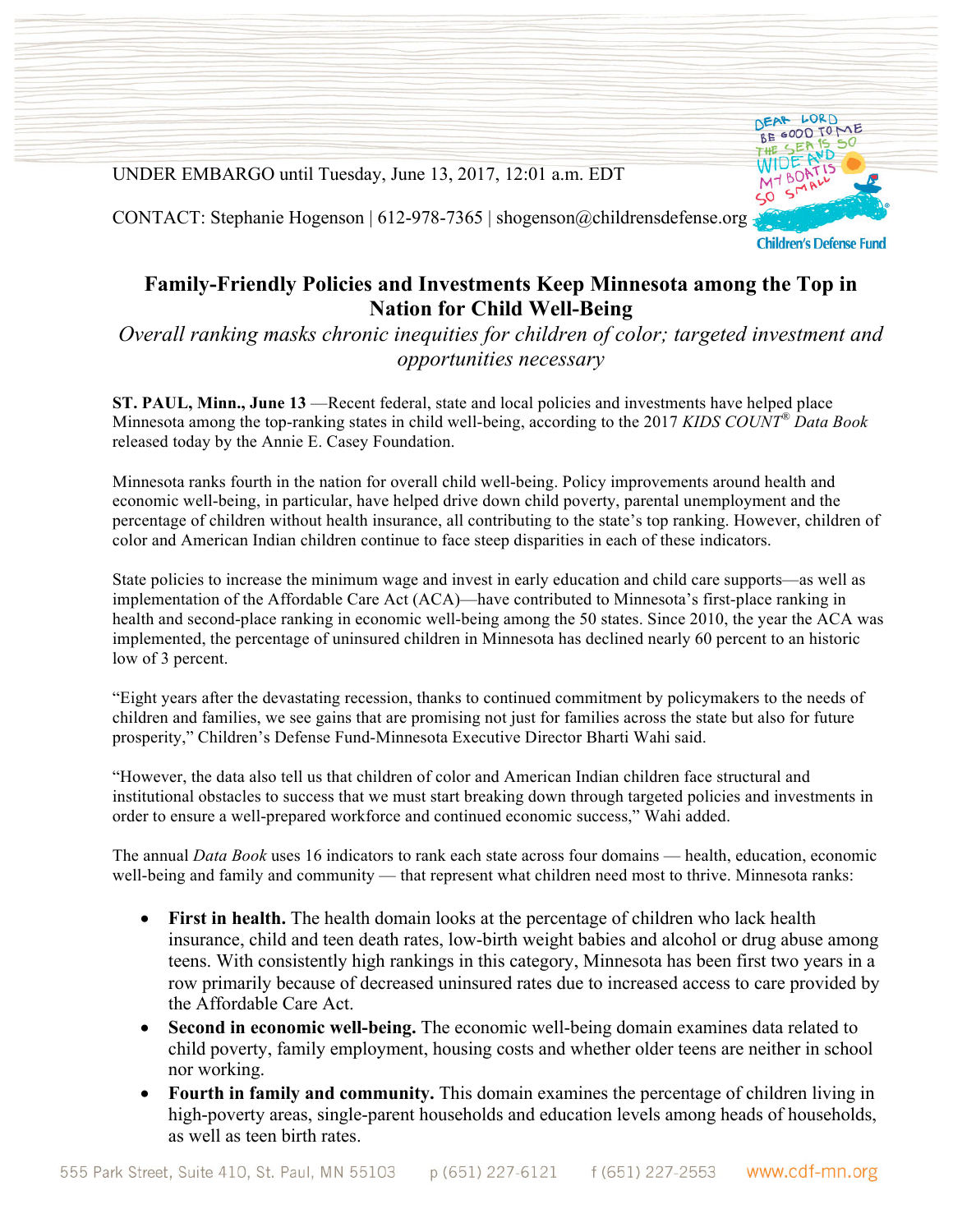• **Eighth in education**. This domain examines the percentage of children ages 3 and 4 not attending school, fourth graders not proficient in reading, eighth graders not proficient in math and high school students not graduating on time.

The 2017 *Data Book* also showed positive trends for Minnesota in the decreasing numbers of children living in high-poverty neighborhoods, and teens abusing drugs and alcohol as well as an ongoing decline, since 2010, of the teen birth rate.

Policymakers and leaders should take note of trends in education in Minnesota as a target for investment, including the 4 percent rise in the percentage of 3- and 4-year-olds not in school (now at 56 percent), nearly two-thirds of fourth graders not proficient in reading and more than half of eighth graders not proficient in math.

Wahi underscored the importance of the Child Care Assistance Program and culturally relevant early childhood and K-12 education and support services, among the many tools state decision makers could use to increase opportunities and reduce systemic barriers to success. She also pointed to targeted tax credits for working families and work-family supports, such as paid family and medical leave, a benefit to which workers of color are currently less likely to have access. Recently bills were signed into law from the 2017 Minnesota State Legislature that included some promising provisions such as an \$18 million investment in the Child Care Assistance Program, expansions of the Working Family Tax Credit and Child and Dependent Care Tax Credit, a \$20 million investment in Early Learning Scholarships and \$50 million in School Readiness Program Plus, which prioritize low-income young children.

"We need to continue to build on these recent investments to ensure all of our children have access to opportunities that support their success, "Wahi said. "Our collective future hinges on every Minnesota child having access to basic needs and opportunities that help them thrive," Wahi concluded.

Nationally, and in Minnesota, more high school students are graduating on time, but Minnesota children of color and American Indian children face some of the steepest disparities in graduation rates in the country, with 52 percent of American Indian, 62 percent of black, 66 percent of Hispanic/Latino, and 83 percent of Asian students graduating in four years in 2015 compared to 87 percent of white students.

"Minnesota cannot be content with a high ranking that masks chronic inequities for children of color and American Indian children in our state," Wahi said. "Lawmakers must make priority investments in programs and policies that promote racial and economic equity."

## **Release Information**

The 2017 *KIDS COUNT Data Book* will be available June 13 at 12:01 a.m. EDT at www.aecf.org. Additional information is available at www.aecf.org/databook, which also contains the most recent national, state and local data on hundreds of indicators of child well-being. Journalists interested in creating maps, graphs and rankings in stories about the *Data Book* can use the KIDS COUNT Data Center at datacenter.kidscount.org.

## **About the Children's Defense Fund-Minnesota**

CDF-MN releases an annual state KIDS COUNT Data Book every fall. Download the 2016 data book here. The Children's Defense Fund Leave No Child Behind® mission is to ensure every child a Healthy Start, a Head Start, a Fair Start, a Safe Start and a Moral Start in life and successful passage to adulthood with the help of caring families and communities.

## **About the Annie E. Casey Foundation**